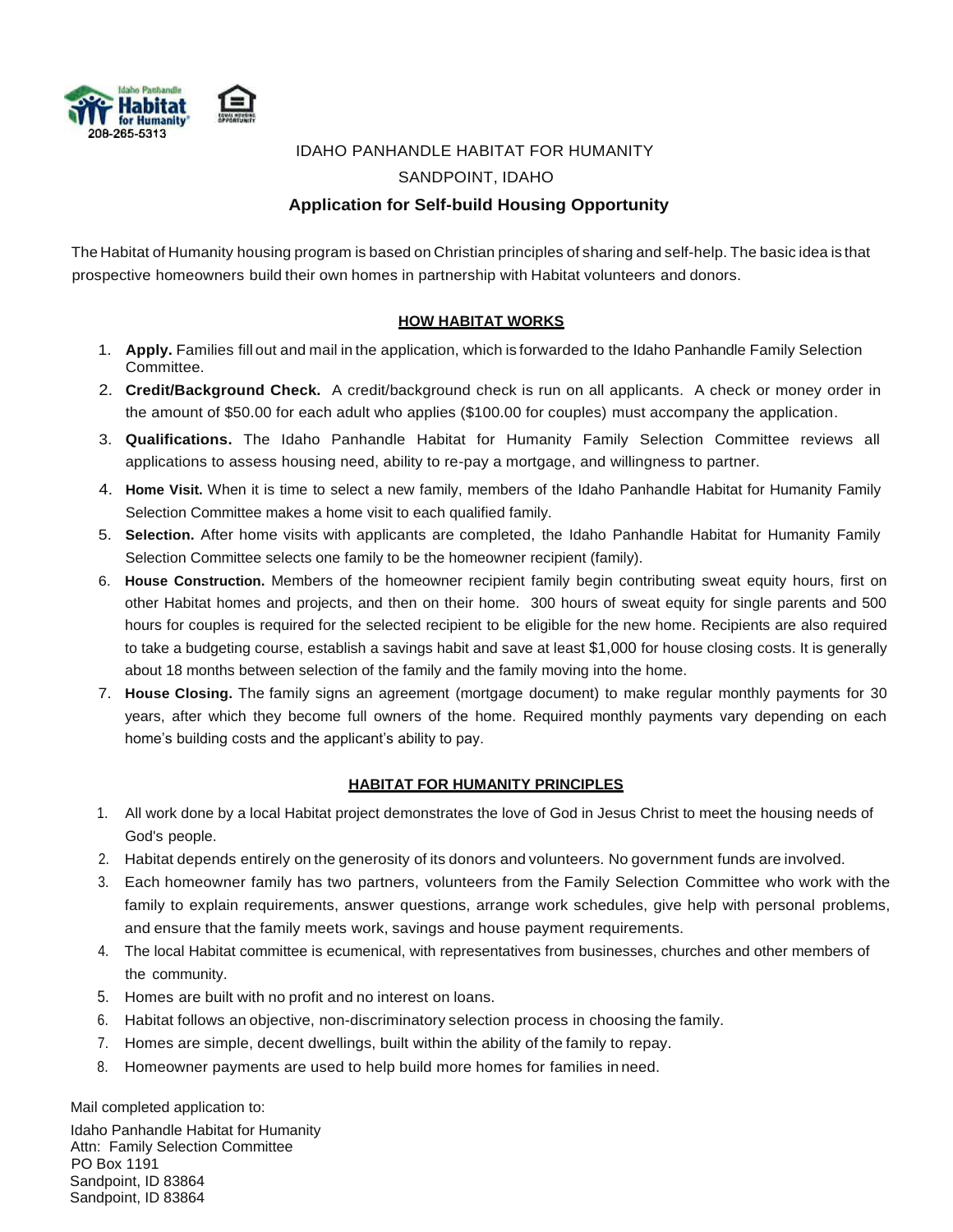

**Idaho Panhandle Habitat for Humanity 1519 Baldy Park Road, #A, Sandpoint, ID 83864 Contact Phone: 208-265-5313**

for Humanity®

# Application **Habitat Homeownership Program**



We are pledged to the letter and spirit of U.S. policy for the achievement of equal housing opportunity throughout the nation. We encourage and support an affirmative advertising and marketing program in which there are no barriers to obtaining housing because of race, color, religion, sex, handicap, familial status, or national origin.

**Dear Applicant:** Please complete this application to determine if you qualify for the Habitat for Humanity homeownership program. Please fill out the application as completely and accurately as possible. All information you include on this application will be kept confidential in accordance with the Gramm-Leach-Bliley Act.

|                                                                                                                                                  |            |                  | 1. APPLICANTINFORMATION                                                                                                                                            |            |            |             |
|--------------------------------------------------------------------------------------------------------------------------------------------------|------------|------------------|--------------------------------------------------------------------------------------------------------------------------------------------------------------------|------------|------------|-------------|
| <b>Applicant</b>                                                                                                                                 |            |                  | Co - applicant                                                                                                                                                     |            |            |             |
| Applicant's name                                                                                                                                 |            |                  | Co-applicant's name                                                                                                                                                |            |            |             |
|                                                                                                                                                  |            |                  |                                                                                                                                                                    |            |            |             |
| Social Security number                                                                                                                           | Home phone | Age              | Social Security number                                                                                                                                             | Home phone |            | Age         |
| $\Box$ Married                                                                                                                                   |            |                  |                                                                                                                                                                    |            |            |             |
| $\Box$ Separated $\Box$ Unmarried (Incl. single, divorced, widowed)<br>Dependents and others who will live with you (not listed by co-applicant) |            |                  | $\Box$ Married<br>$\Box$ Separated $\Box$ Unmarried (Incl. single, divorced, widowed)<br>Dependents and others who will live with you (not listed by co-applicant) |            |            |             |
| Name                                                                                                                                             | Age        | Female<br>Male   | Name                                                                                                                                                               | Age        | Male       | Female      |
|                                                                                                                                                  |            |                  |                                                                                                                                                                    |            |            |             |
|                                                                                                                                                  |            | $\Box$<br>$\Box$ | the control of the control of the control of the control of the control of                                                                                         |            | □          | □           |
|                                                                                                                                                  |            | $\Box$<br>□      |                                                                                                                                                                    |            | □          | $\Box$      |
|                                                                                                                                                  |            | $\Box$<br>$\Box$ |                                                                                                                                                                    |            | $\Box$     | □           |
|                                                                                                                                                  |            |                  |                                                                                                                                                                    |            |            |             |
|                                                                                                                                                  |            | $\Box$<br>$\Box$ |                                                                                                                                                                    |            | □          | □           |
| <u> 1989 - Johann Harry Harry Harry Harry Harry Harry Harry Harry Harry Harry Harry Harry Harry Harry Harry Harry</u>                            |            | $\Box$<br>$\Box$ | <u> 1989 - Johann Stein, mars an deus Amerikaansk kommunister (</u>                                                                                                |            | □          | □           |
|                                                                                                                                                  |            |                  |                                                                                                                                                                    |            |            |             |
| Present address (street, city, state, ZIP code)                                                                                                  | $\Box$ Own |                  | $\Box$ Rent Present address (street, city, state, ZIP code)                                                                                                        |            | $\Box$ Own | $\Box$ Rent |
|                                                                                                                                                  |            |                  |                                                                                                                                                                    |            |            |             |
|                                                                                                                                                  |            |                  |                                                                                                                                                                    |            |            |             |
|                                                                                                                                                  |            |                  | If living at present address for less than two years, complete the following                                                                                       |            |            |             |
| Last address (street, city, state, ZIP code)                                                                                                     | $\Box$ Own |                  | $\Box$ Rent Last address (street, city, state, ZIP code)                                                                                                           |            | $\Box$ Own | $\Box$ Rent |
|                                                                                                                                                  |            |                  |                                                                                                                                                                    |            |            |             |
|                                                                                                                                                  |            |                  | Number of years <b>Number</b> of years                                                                                                                             |            |            |             |
|                                                                                                                                                  |            |                  |                                                                                                                                                                    |            |            |             |
|                                                                                                                                                  |            |                  | 2. FOR OFFICE USE ON LY-DONOTWRITE IN THISSPACE                                                                                                                    |            |            |             |
|                                                                                                                                                  |            |                  |                                                                                                                                                                    |            |            |             |
| Date of notice of incomplete application letter: _______________________________                                                                 |            |                  |                                                                                                                                                                    |            |            |             |
|                                                                                                                                                  |            |                  |                                                                                                                                                                    |            |            |             |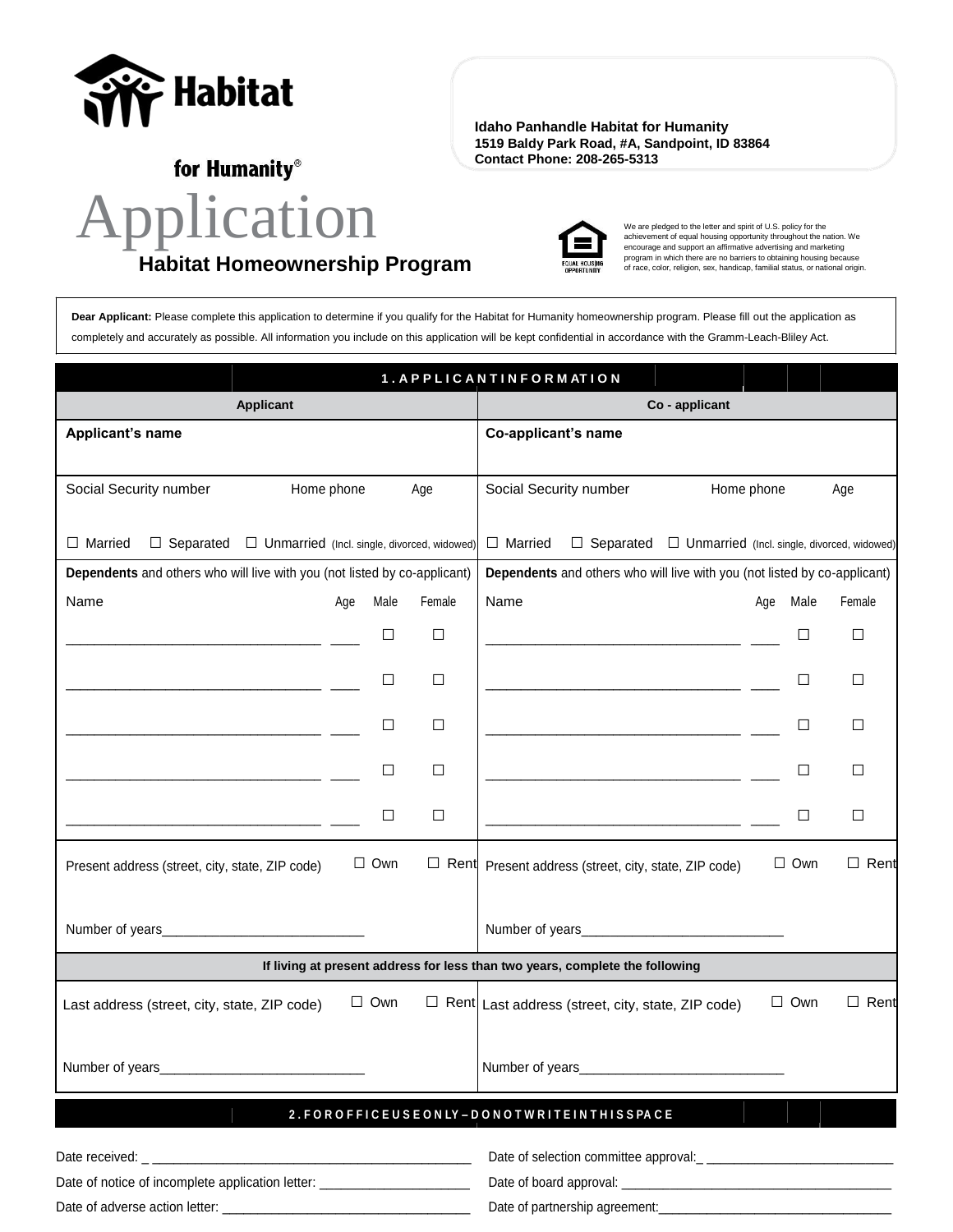#### **3 . W I L L I N G N E S S T O PA R T N E R**

| To be considered for Habitat homeownership, you and your family must be willing to complete a certain number of "sweat-equity" hours. Your help in<br>building your home and the homes of others is called "sweat equity" and may include clearing the lot, painting, helping with construction, working in |              |     |        |  |  |  |
|-------------------------------------------------------------------------------------------------------------------------------------------------------------------------------------------------------------------------------------------------------------------------------------------------------------|--------------|-----|--------|--|--|--|
| the Habitat office, attending homeownership classes or other approved activities.                                                                                                                                                                                                                           |              | Yes | No     |  |  |  |
| I AM WILLING TO COMPLETE THE REQUIRED SWEAT-EQUITY HOURS:                                                                                                                                                                                                                                                   | Applicant    | П   | $\Box$ |  |  |  |
|                                                                                                                                                                                                                                                                                                             | Co-applicant |     | $\Box$ |  |  |  |
| 4. PRESENTHOUSINGCONDITIONS                                                                                                                                                                                                                                                                                 |              |     |        |  |  |  |
| Number of bedrooms (please circle)<br>2 3 4 5<br>1.                                                                                                                                                                                                                                                         |              |     |        |  |  |  |
| Other rooms in the place where you are currently living:                                                                                                                                                                                                                                                    |              |     |        |  |  |  |
| $\Box$ Bathroom<br>$\Box$ Living room<br>$\Box$ Kitchen<br>$\Box$ Dining room<br>$\Box$ Other (please describe)                                                                                                                                                                                             |              |     |        |  |  |  |
| If you rent your residence, what is your monthly rent payment? \$ / month (Please supply a<br>copy of your lease or a copy of a money order receipt or canceled rent check.)<br>Name, address and phone number of current landlord:                                                                         |              |     |        |  |  |  |

In the space below, describe the condition of the house or apartment where you live. Why do you need a Habitat home?

# **5 . P R O P E R T Y I N F O R M AT I O N**

If you own your residence, what is your monthly mortgage payment?  $\frac{1}{2}$  \_\_\_\_\_\_\_\_\_\_\_\_/ month Unpaid balance  $\frac{1}{2}$ 

Do you own land? **□** No **□** Yes Monthly payment \$\_ \_\_\_\_\_\_\_\_\_\_\_\_\_\_\_\_\_\_\_\_\_\_ Unpaid balance \$\_ \_\_\_\_\_\_\_\_\_\_\_\_\_\_\_\_\_\_\_\_\_\_\_\_

If you wish your property to be considered for building your Habitat home, please attach land documentation.

| 6. EMPLOYMENTINFORMATION             |                             |                                                                                  |                             |  |  |
|--------------------------------------|-----------------------------|----------------------------------------------------------------------------------|-----------------------------|--|--|
| <b>Applicant</b>                     |                             | Co - applicant                                                                   |                             |  |  |
| Name and address of CURRENT employer | Years on this job           | Name and address of <b>CURRENT</b> employer                                      | Years on this job           |  |  |
|                                      | Monthly (gross) wages<br>\$ |                                                                                  | Monthly (gross) wages<br>\$ |  |  |
| Type of business                     | Business phone              | Type of business                                                                 | <b>Business phone</b>       |  |  |
|                                      |                             | If working at current job less than one year, complete the following information |                             |  |  |
| Name and address of LAST employer    | Years on this job           | Name and address of <b>LAST</b> employer                                         | Years on this job           |  |  |
|                                      | Monthly (gross) wages<br>\$ |                                                                                  | Monthly (gross) wages<br>\$ |  |  |
| Type of business                     | Business phone              | Type of business                                                                 | <b>Business phone</b>       |  |  |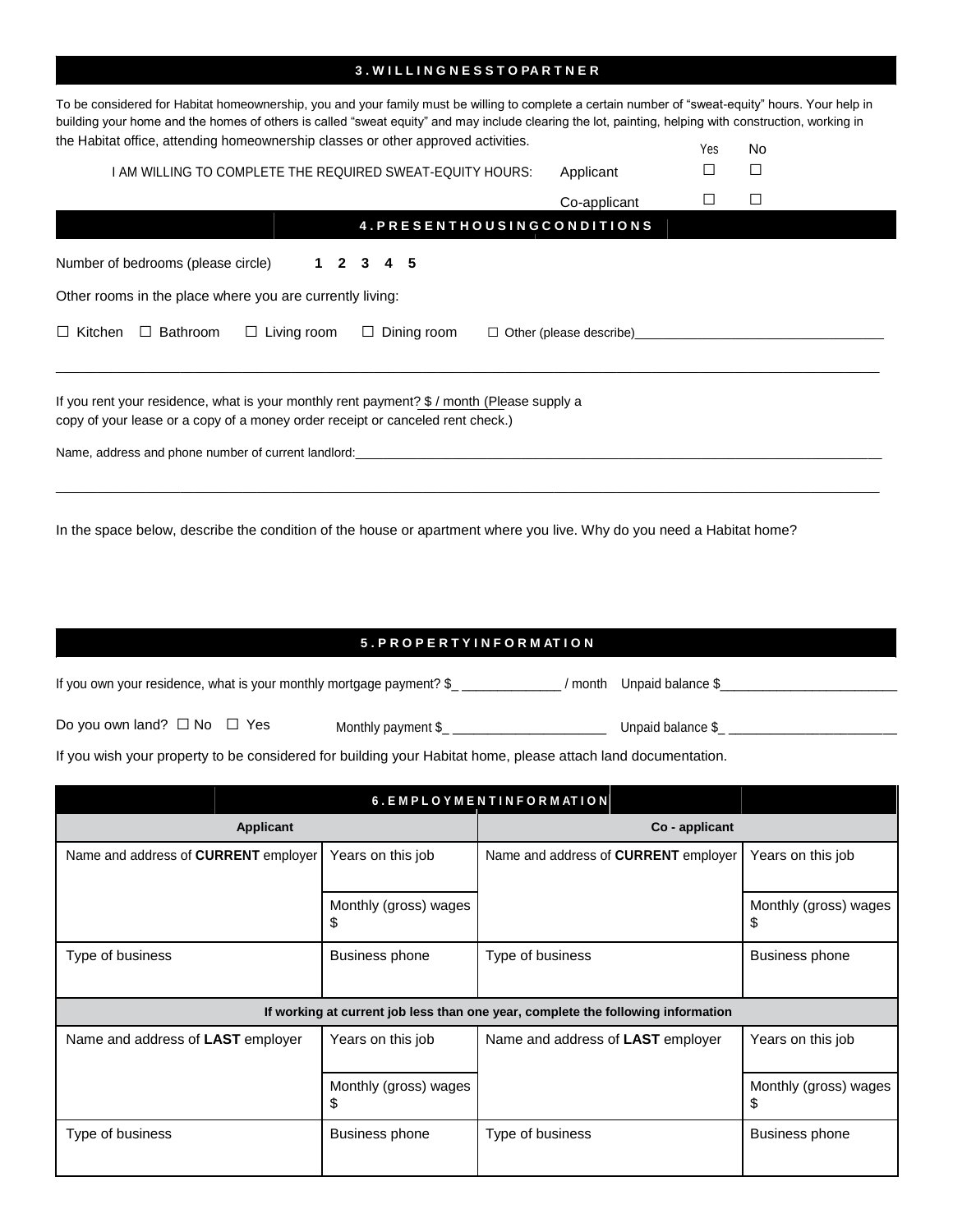#### **7 . M O N T H LY I N C O M E**

*Alimony, child support or separate maintenance income need not be revealed if the applicant or co-applicant does not chose to have it considered for repaying this loan.*

| <b>Income Source</b> | <b>Applicant</b> | Co - applicant | Others in household | <b>Total</b> |
|----------------------|------------------|----------------|---------------------|--------------|
| Wages                | \$               | \$             | \$                  | \$           |
| <b>TANF</b>          | \$               | \$             | \$                  |              |
| Alimony              | \$               | \$             | \$                  | S            |
| Child support        | \$               | \$             | \$                  | S            |
| Social Security      | \$               | \$             | \$                  | \$           |
| SSI                  | \$               | \$             | \$                  | \$           |
| Disability           | \$               | \$             | \$                  | \$           |
| Section 8 housing    | \$               | \$             | \$                  | S            |
| Other _____________  | \$               | \$             | \$                  | S            |
| Other                | \$               | \$             | \$                  | S            |
|                      | \$               | \$             | \$                  | S            |
| <b>Total</b>         | \$               | \$             | \$                  |              |

|                                                        | Household members whose income is listed above |               |                       |               |  |  |  |
|--------------------------------------------------------|------------------------------------------------|---------------|-----------------------|---------------|--|--|--|
| <b>PLEASE NOTE:</b>                                    | <b>Name</b>                                    | Income source | <b>Monthly income</b> | Date of birth |  |  |  |
| Self-employed applicants<br>may be required to provide |                                                |               |                       |               |  |  |  |
| additional documentation<br>such as tax returns and    |                                                |               |                       |               |  |  |  |
| financial statements.                                  |                                                |               |                       |               |  |  |  |
|                                                        |                                                |               |                       |               |  |  |  |

# **8 . S O U R C E O F D O W N PAY M E N T A N D C L O S I N G C O S T S**

Where will you get the money to make the down payment (for example, savings or parents)? If you borrow the money, whom will you borrow it from, and how will you pay it back?

|                                                       |                | 9. ASSETS   |            |                       |                           |
|-------------------------------------------------------|----------------|-------------|------------|-----------------------|---------------------------|
| Name of bank, savings and<br>loan, credit union, etc. | <b>Address</b> | City, state | <b>ZIP</b> | <b>Account number</b> | <b>Current</b><br>balance |
|                                                       |                |             |            |                       | \$                        |
|                                                       |                |             |            |                       | \$                        |
|                                                       |                |             |            |                       | \$                        |
|                                                       |                |             |            |                       | \$                        |
|                                                       |                |             |            |                       | \$                        |
|                                                       |                |             |            |                       | \$                        |
|                                                       |                |             |            |                       | \$                        |
|                                                       |                |             |            |                       | \$                        |
|                                                       |                |             |            |                       | \$                        |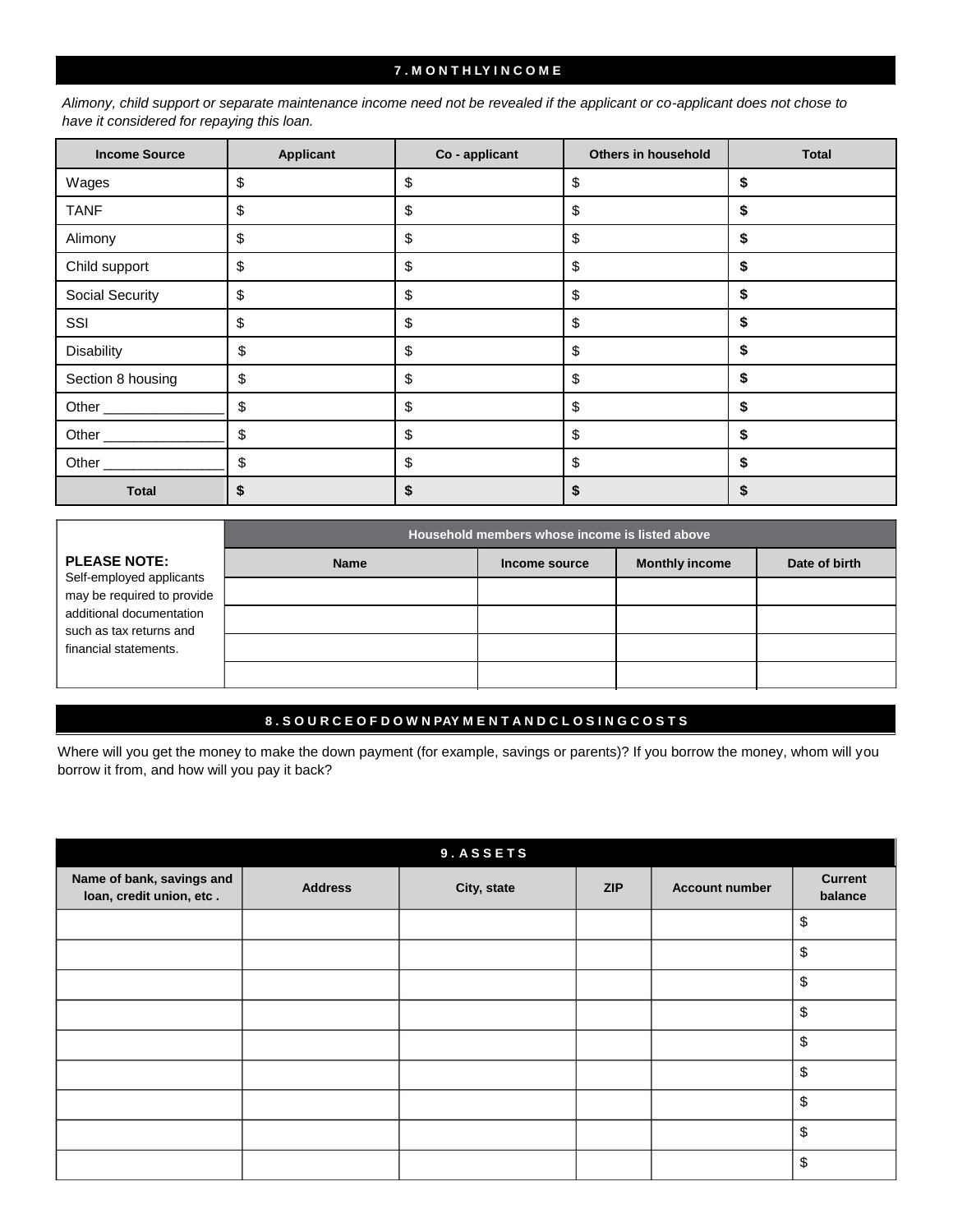# **1 0 . D E B T**

|                                                             |                           | To whom do you and the co - applicant(s) owe money? |                              |                           |                          |                              |
|-------------------------------------------------------------|---------------------------|-----------------------------------------------------|------------------------------|---------------------------|--------------------------|------------------------------|
|                                                             |                           | <b>Applicant</b>                                    |                              |                           | Co - applicant           |                              |
| <b>Account</b>                                              | <b>Monthly</b><br>payment | <b>Unpaid</b><br>balance                            | <b>Months</b><br>left to pay | <b>Monthly</b><br>payment | <b>Unpaid</b><br>balance | <b>Months</b><br>left to pay |
| Other motor vehicle                                         | \$                        | \$                                                  | \$                           | \$                        | \$                       | \$                           |
| Boat                                                        | \$                        | \$                                                  | \$                           | \$                        | \$                       | \$                           |
| Furniture, appliance, televisions<br>(includes rent-to-own) | $\mathfrak{S}$            | \$                                                  | \$                           | \$                        | \$                       | \$                           |
| Alimony                                                     | \$                        | \$                                                  | \$                           | \$                        | \$                       | \$                           |
| Child support                                               | \$                        | \$                                                  | \$                           | \$                        | \$                       | \$                           |
| Credit card                                                 | \$                        | \$                                                  | \$                           | \$                        | \$                       | \$                           |
| Credit card                                                 | \$                        | $\boldsymbol{\mathsf{S}}$                           | \$                           | \$                        | \$                       | \$                           |
| Credit card                                                 | \$                        | $\boldsymbol{\mathsf{S}}$                           | \$                           | \$                        | \$                       | \$                           |
| <b>Total medical</b>                                        | \$                        | $\boldsymbol{\mathsf{S}}$                           | \$                           | \$                        | \$                       | \$                           |
| Other                                                       | \$                        | $\boldsymbol{\mathsf{S}}$                           | \$                           | \$                        | \$                       | \$                           |
| Other                                                       | \$                        | $\boldsymbol{\mathsf{S}}$                           | \$                           | \$                        | \$                       | \$                           |
| <b>Total</b>                                                | \$                        | \$                                                  | \$                           | \$                        | \$                       | \$                           |

|                          |                  | <b>Monthly expenses</b> |                |              |
|--------------------------|------------------|-------------------------|----------------|--------------|
| <b>Account</b>           | <b>Applicant</b> |                         | Co - applicant | <b>Total</b> |
| Rent                     | \$               | \$                      |                | \$           |
| <b>Utilities</b>         | \$               | \$                      |                | \$           |
| Insurance                | \$               | \$                      |                | \$           |
| Child care               | \$               | \$                      |                | \$           |
| Internet service         | \$               | \$                      |                | \$           |
| Cell phone               | \$               | \$                      |                | \$           |
| Land line                | \$               | \$                      |                | \$           |
| <b>Business expenses</b> | \$               | \$                      |                | \$           |
| Union dues               | \$               | \$                      |                | \$           |
| Other                    | \$               | \$                      |                | \$           |
| Other                    | \$               | \$                      |                | \$           |
| Other                    | \$               | \$                      |                | \$           |
| <b>Total</b>             | \$               | \$                      |                | \$           |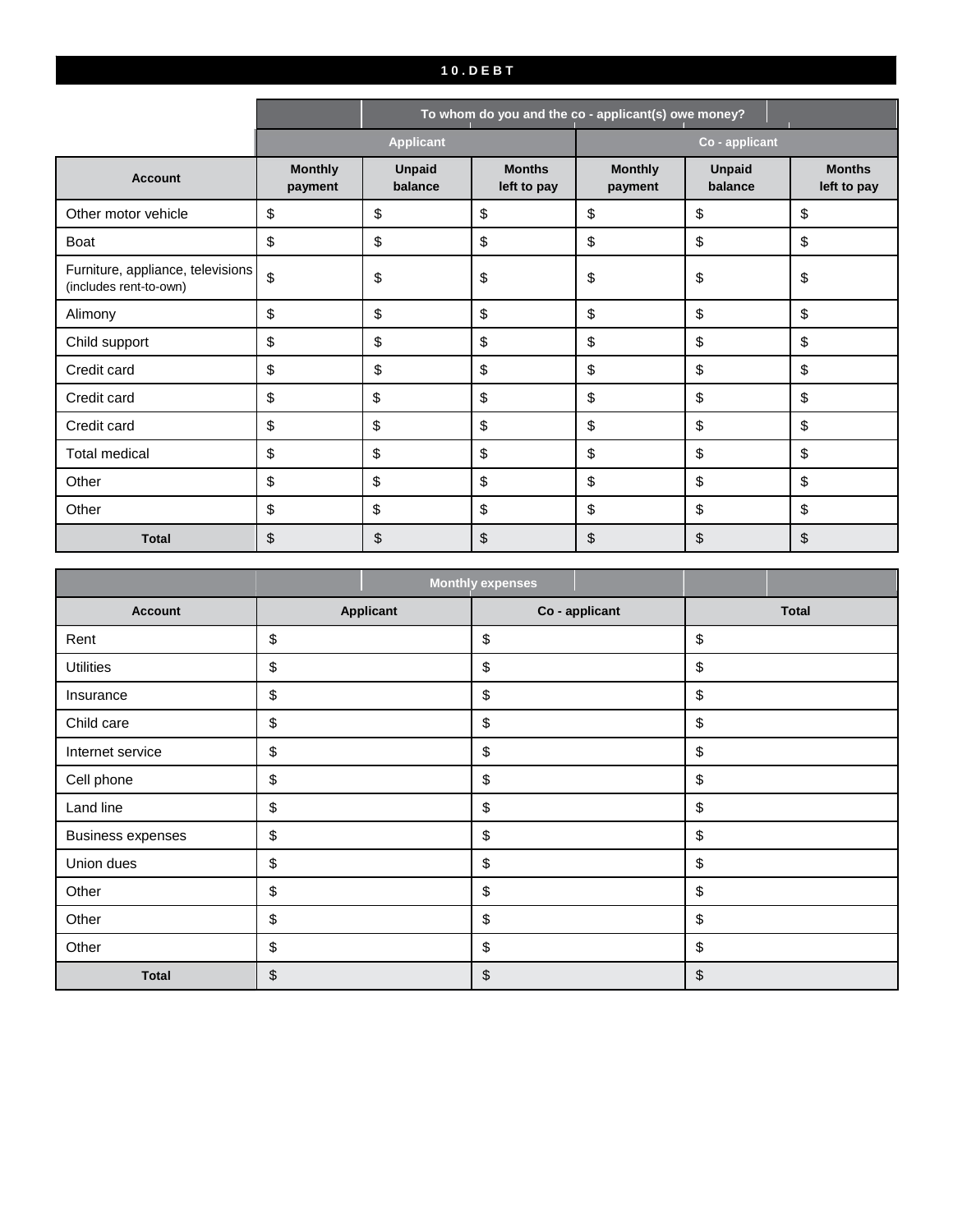|    | 11. DECLARATIONS                                                                                                       |            |           |                |           |  |
|----|------------------------------------------------------------------------------------------------------------------------|------------|-----------|----------------|-----------|--|
|    | Please circle the word that best answers the following questions for you and the co - applicant                        |            |           |                |           |  |
|    | Applicant<br>Co - applicant                                                                                            |            |           |                |           |  |
| a. | Do you have any outstanding judgments because of a court decision against you?                                         | $\Box$ Yes | $\Box$ No | Yes<br>$\perp$ | $\Box$ No |  |
| b. | Have you been declared bankrupt within the past seven years?                                                           | $\Box$ Yes | $\Box$ No | Yes<br>$\perp$ | $\Box$ No |  |
| c. | Have you had property foreclosed on in the past seven years?                                                           | $\Box$ Yes | $\Box$ No | Yes<br>$\perp$ | $\Box$ No |  |
| d. | Are you currently involved in a lawsuit?                                                                               | $\Box$ Yes | $\Box$ No | Yes<br>$\perp$ | $\Box$ No |  |
| е. | Are you paying alimony or child support?                                                                               | $\Box$ Yes | $\Box$ No | Yes<br>$\perp$ | $\Box$ No |  |
| f. | Are you a U.S. citizen or permanent resident?                                                                          | $\Box$ Yes | $\Box$ No | Yes<br>$\perp$ | $\Box$ No |  |
|    | If you answered "yes" to any question a through e, or "no" to question f, please explain on a separate piece of paper. |            |           |                |           |  |

### **1 2 . A U T H O R I Z AT I O N A N D R E L E A S E**

I understand that by filing this application, I am authorizing Habitat for Humanity to evaluate my actual need for the Habitat homeownership program, my ability to repay the no-interest loan and other expenses of homeownership, and my willingness to be a partner through sweat equity. I understand that the evaluation will include personal visits, a credit check and employment verification. I have answered all the questions on this application truthfully. I understand that if I have not answered the questions truthfully, my application may be denied, and that even if I have already been selected to receive a Habitat home, I may be disqualified from the program. The original or a copy of this application will be retained by Habitat for Humanity even if the application is not approved.

I also understand that Habitat for Humanity screens all applicant families on the sex offender registry. By completing this application, I am submitting myself to such an inquiry. I further understand that by completing this application, I am submitting myself to a criminal background check.

| Applicant signature | Date | Co-applicant signature | Date |
|---------------------|------|------------------------|------|
|                     |      |                        |      |
|                     |      |                        |      |
| $\checkmark$        |      |                        |      |
|                     |      |                        |      |

**PLEASE NOTE:** If more space is needed to complete any part of this application, please use a separate sheet of paper and attach it to this application. Please mark your additional comments with "A" for applicant or "C" for co-applicant.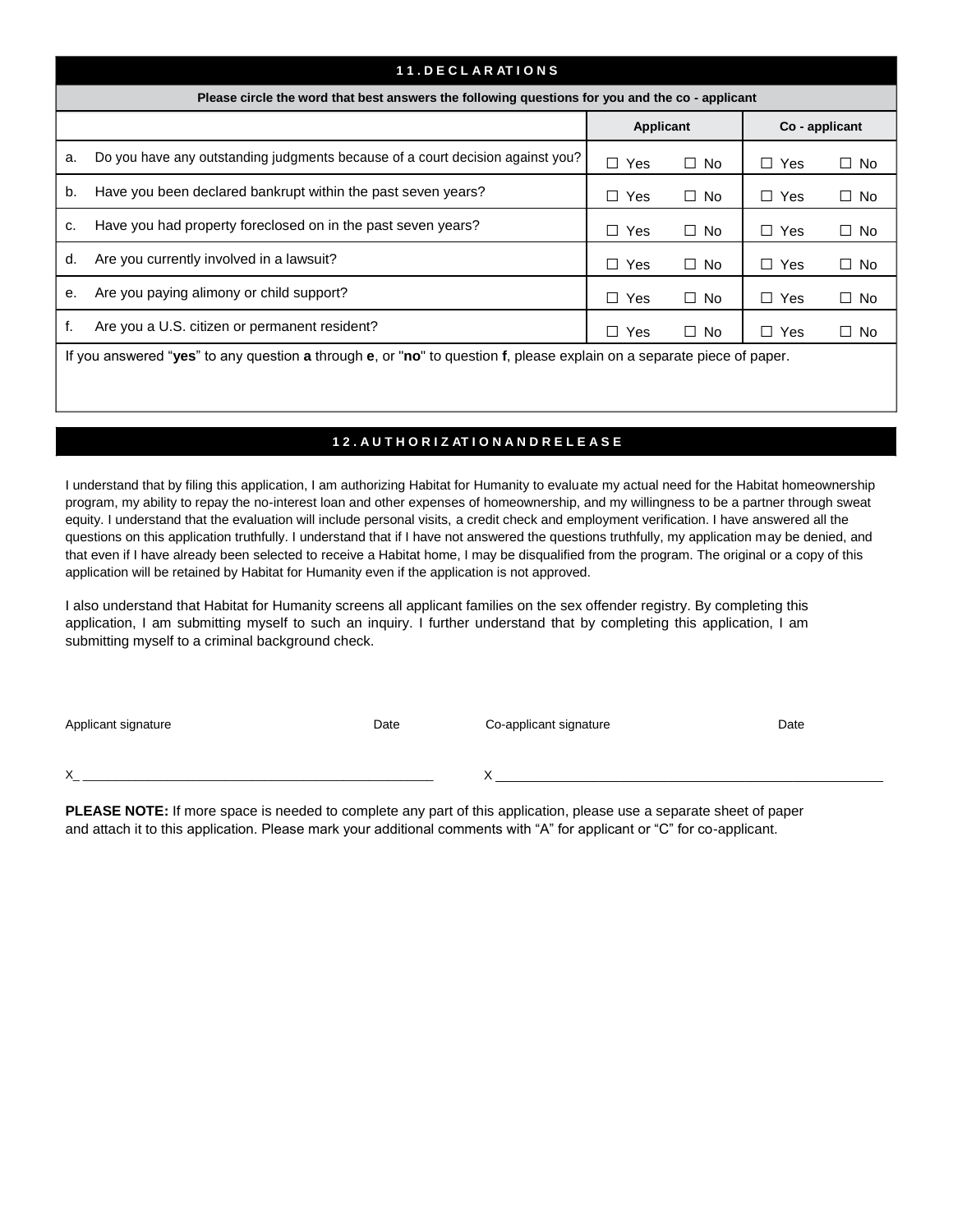#### **1 3 . I N F O R M AT I O N F O R G O V E R N M E N T M O N I T O R I N G P U R P O S E S**

**PLEASE READ THIS STATEMENT BEFORE COMPLETING THE BOX BELOW:** The following information is requested by the federal government for loans related to the purchase of homes, in order to monitor the lender's compliance with equal credit opportunity and fair housing laws. You are not required to furnish this information, but are encouraged to do so. The law provides that a lender may neither discriminate on the basis of this information, nor on whether you choose to furnish it or not. However, if you choose not to furnish it, under federal regulations this lender is required to note ethnicity, race and sex on the basis of visual observation or surname. If you do not wish to furnish the information below, please check the box below.

| <b>Applicant</b>                                                      | Co - applicant                                                |
|-----------------------------------------------------------------------|---------------------------------------------------------------|
|                                                                       |                                                               |
| $\Box$ I do not wish to furnish this information                      | $\Box$ I do not wish to furnish this information              |
| Race (applicant may select more than one racial designation):         | Race (applicant may select more than one racial designation): |
| $\Box$ American Indian or Alaska Native                               | $\Box$ American Indian or Alaska Native                       |
| Native Hawaiian or other Pacific Islander<br>П                        | Native Hawaiian or other Pacific Islander                     |
| $\Box$ Black/African-American                                         | $\Box$ Black/African-American                                 |
| $\Box$ White                                                          | $\Box$ White                                                  |
| $\Box$ Asian                                                          | $\Box$ Asian                                                  |
|                                                                       |                                                               |
| <b>Ethnicity:</b>                                                     | <b>Ethnicity:</b>                                             |
| $\Box$ Hispanic or Latino $\Box$ Non-Hispanic or Latino               | $\Box$ Hispanic or Latino $\Box$ Non-Hispanic or Latino       |
| Sex:                                                                  | Sex:                                                          |
| $\Box$ Female<br>$\Box$ Male                                          | $\square$ Male<br>$\Box$ Female                               |
| Birthdate: $\frac{1}{\sqrt{1-\frac{1}{2}}}\left(1-\frac{1}{2}\right)$ | Birthdate: _____ /_ ___/ ______                               |
| <b>Marital status:</b>                                                | <b>Marital status:</b>                                        |
| $\Box$ Married                                                        | $\Box$ Married                                                |
| $\Box$ Separated                                                      | $\Box$ Separated                                              |
| $\Box$ Unmarried (Incl. single, divorced, widowed)                    | $\Box$ Unmarried (Incl. single, divorced, widowed)            |

| To be completed only by the person conducting the interview |                                    |      |  |
|-------------------------------------------------------------|------------------------------------|------|--|
|                                                             | Interviewer's name (print or type) |      |  |
| This application was taken by:                              |                                    |      |  |
| Face-to-face interview<br>$\perp$                           | Interviewer's signature            | Date |  |
| By mail<br>⊔                                                |                                    |      |  |
| By telephone                                                | Interviewer's phone number         |      |  |
|                                                             |                                    |      |  |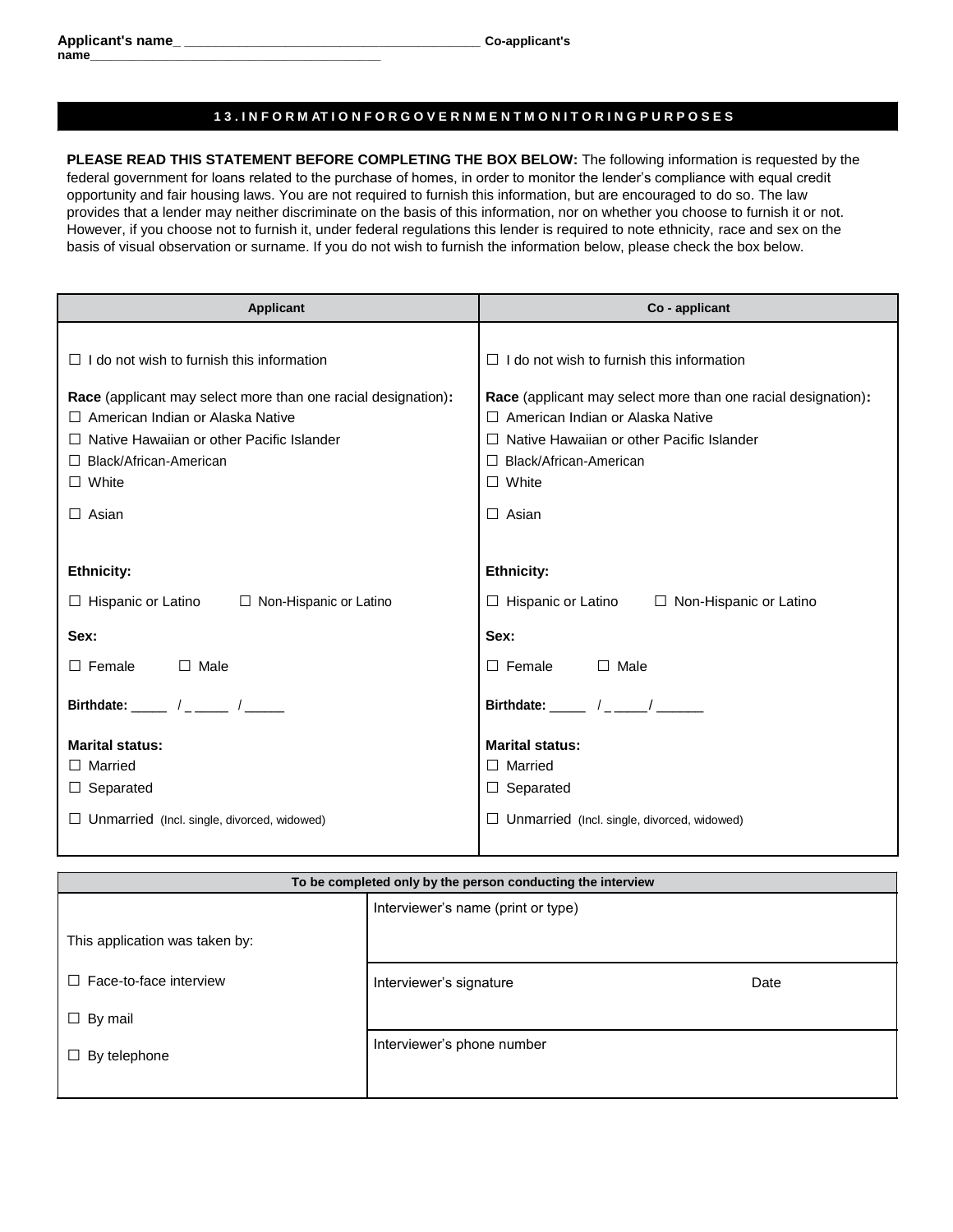# **EQUAL CREDIT OPPORTUNITY ACT NOTICE**

The Federal Equal Credit Opportunity Act prohibits creditors from discriminating against credit applicants on the basis of race, color, religion, national origin, sex, marital status or age (provided the applicant has the capacity to enter into a binding contract); because all or part of the applicant's income derives from any public assistance program; or because the applicant has in good faith exercised any right under the Consumer Credit Protection Act. The federal agency that monitors compliance with this law concerning this company is the Federal Trade Commission, 600 Pennsylvania Avenue NW, Washington, DC 20580 Telephone: (202) 326-2222

You need not disclose income from alimony, child support or separate maintenance payment if you choose not to do so. However, because we operate a Special Purpose Credit Program, we may request and require, in order to determine an applicant's eligibility for the program and the affordable mortgage amount, information regarding the applicant's marital status; alimony, child support and separate maintenance income; and the spouse's financial resources.

Accordingly, if you receive income from these sources and do not provide this information with your application, your application will be considered incomplete, and we will be unable to invite you to participate in the Habitat program.

| Applicant(s): |  |  |  |
|---------------|--|--|--|
| Signature:    |  |  |  |

| Print name: |  |  |  |
|-------------|--|--|--|
|             |  |  |  |

| $D - L$<br>. |  |  |  |  |
|--------------|--|--|--|--|
|              |  |  |  |  |

Signature: \_\_\_\_\_\_\_\_\_\_\_\_\_\_\_\_\_\_\_\_\_\_\_\_\_\_\_\_\_\_\_\_\_\_\_\_\_\_\_\_\_\_

| Print name: |  |  |  |  |
|-------------|--|--|--|--|
| Date:       |  |  |  |  |